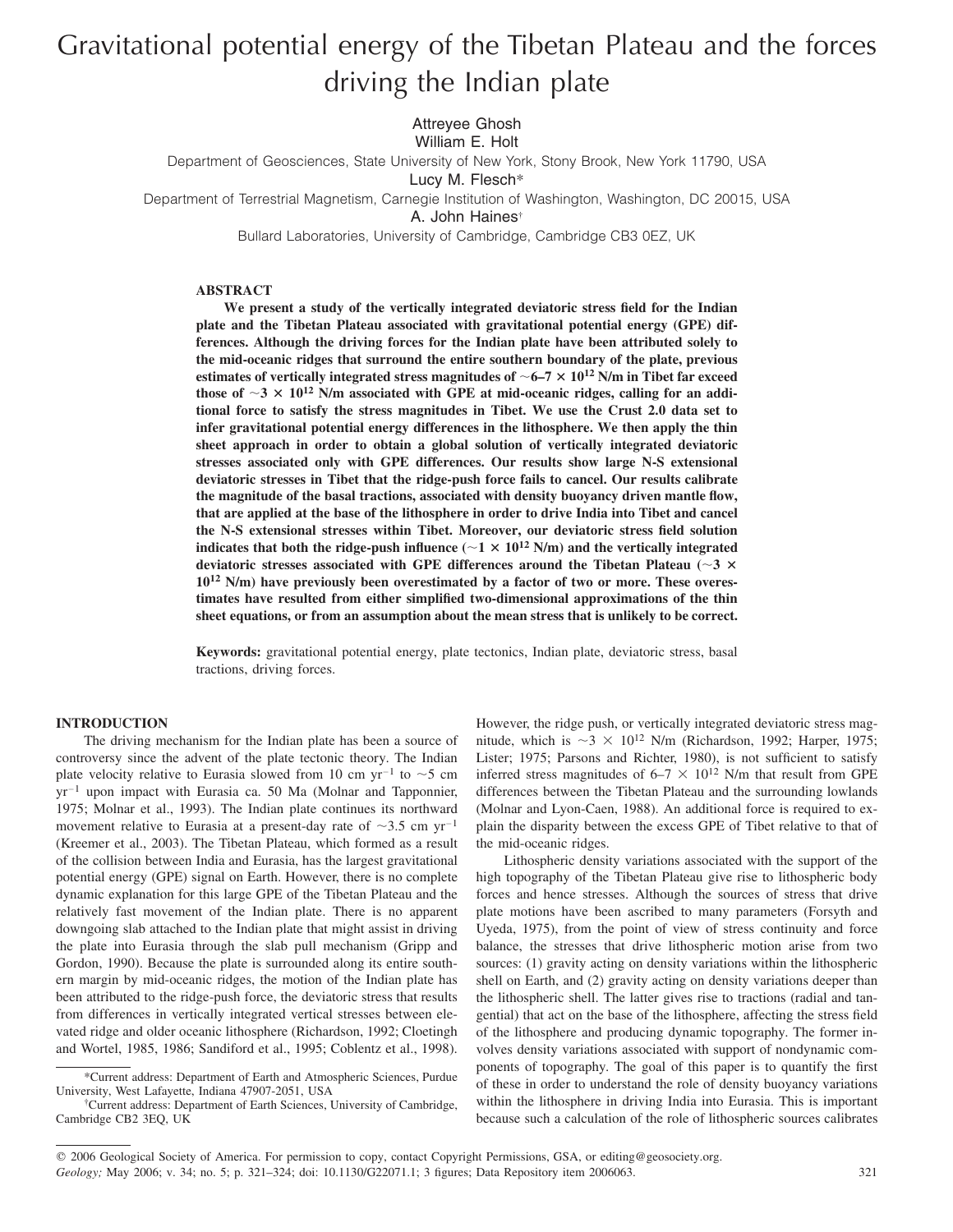the magnitude of a density buoyancy driven flow below the lithosphere. Moreover, if ridge push is the only driving force for India's motion, then the distribution of stresses associated with the high GPE of Tibet together with the GPE of ridges and surrounding ocean basins should explain the entire lithospheric stress field across Tibet and surrounding collision zone (Zoback, 1992).

### **METHODS**

Plate tectonics enables us to approximate the upper 100–125 km of Earth as a thin shell. A thin sheet approach has been used by many previous authors (England and McKenzie, 1982; England and Houseman, 1986; England and Molnar, 1997; Lithgow-Bertelloni and Guynn, 2004) to solve for the stresses associated with internal horizontal density variations within this thin shell (e.g., crustal thickness contrasts, elevation differences, cooling of oceanic lithosphere). We also take the thin sheet approach to solve for the stresses associated with density variations intrinsic to the lithosphere. In order to avoid boundary condition problems, we compute stress response for the entire Earth's surface using a global grid of  $2.5 \times 2.5$  degrees resolution. We incorporate weak plate boundaries by assigning relative viscosities to plate boundary zones. These viscosities are inversely proportional to the rate of strain (Kreemer et al., 2003). We make the plates two orders of magnitude higher viscosity than that of a mid-oceanic ridge with a moderate spreading rate (e.g., the Indian Ocean). A model with three orders of magnitude strength contrast between plates and plate boundary zones was also investigated (see GSA Data Repository<sup>1</sup>).

We use a finite element method to solve the three-dimensional (3- D) force balance equations for vertically integrated deviatoric stress for the spherical case. The deviatoric stress field solution is the mathematically unique solution that balances the body force distribution (GPE differences) and provides a global minimum in the second invariant of stress (Flesh et al., 2001). For this methodology, the magnitudes of deviatoric stresses depend on the magnitudes of the body force distributions and relative viscosity contrasts; the deviatoric stress magnitudes are independent of absolute magnitudes of viscosity. We calculate the vertically integrated vertical stress ( $\bar{\sigma}_{zz}$ ), which is the negative of GPE per unit area, as:

$$
\bar{\sigma}_{zz} = -\int_{-h}^{L} \left[ \int_{-h}^{z} \rho(z')g \, dz' \right] dz = -\int_{-h}^{L} (L - z)\rho(z)g \, dz \qquad (1)
$$

(Jones et al., 1996), where  $\rho(z)$  is the density, *L* is the depth to the base of the thin sheet taken to be 100 km, *h* is the topographic elevation, and *g* is acceleration due to gravity. We calculate GPE using the Crust 2.0 data set (Laske et al., 2001). We neglect the basal traction terms in the force balance equations in order to quantify only the contributions to deviatoric stresses that are intrinsic to the lithosphere. Because radial tractions applied to the base of the lithosphere affect topography, they also influence GPE. We have therefore calculated GPE distributions and associated stress field solutions for a compensated model (uniform pressure at the base of lithosphere) (see footnote 1). The conclusions drawn for the Indian plate are the same whether or not the model is compensated. However, the uncompensated model provides deviatoric stress magnitudes that are everywhere 10%–20% higher than for the compensated model (see footnote 1). Cooling of the oceanic lithosphere is introduced by incorporating the plate model into our calculation (based on ocean-floor age data from Müller et al., 1997) using the revised parameters given by Stein and Stein (1992).



**Figure 1. Gravitational potential energy (GPE) distribution for Indian and Eurasian plates. Topographically high areas like Tibet and midoceanic ridges have higher GPE than other areas.**

# **RESULTS**

The force balance associated with the global GPE distribution (Fig. 1) yields deviatoric extension along the mid-oceanic ridges and compressional deviatoric stresses in lower elevation regions of the oceans as well as the continents (Fig. 2). For the compensated model, the vertically integrated stress field in the Indian plate is dominated by NE-SW deviatoric compression of  $\sim$ 2.5–3  $\times$  10<sup>12</sup> N/m close to the collisional boundary. However, these compressional stresses decrease in magnitude farther south. The magnitude of stresses associated with GPE differences between Tibet and low-elevation regions in our compensated model is  $\sim 2.5 \times 10^{12}$  N/m, while the mid-oceanic ridges exert a force of only  $\sim$  1  $\times$  10<sup>12</sup> N/m. Moreover, our results show a predominant N-S deviatoric extension at the Tibetan Plateau, in addition to a much lower E-W deviatoric extension, in contrast to active faulting patterns that allow only for E-W extension. Our results for the Indo-Australian plate are in agreement with the  $SH_{\text{max}}$  directions of the World Stress Map (Zoback, 1992) and those derived by Sandiford et al. (1995).

# **DISCUSSION AND CONCLUSION**

Our results indicate that the vertically integrated deviatoric stresses associated with elevated ridge and cooling of the lithosphere  $(\sim]$  $\times$  10<sup>12</sup> N/m) are not sufficient to cancel the large N-S extensional deviatoric stresses ( $\sim$ 2.5  $\times$  10<sup>12</sup> N/m) associated with the large GPE contrasts of Tibet and the surrounding regions. It is clear that something is missing as a driving force that does not have its source within the lithospheric shell. For example, substantial focusing of the ridgepush torque along the northern collisional boundary (Coblentz et al., 1998; Sandiford et al., 1995) has been proposed to support the ridgepush theory as the sole mechanism for driving the Indian plate. However, our results show that such focusing, while important for defining stresses within the Indo-Australian plate, is not enough to cancel out the N-S deviatoric extension in Tibet. Sandiford et al. (1995) suggested that the excess potential energy of the plateau at  $\sim$ 4 km elevation (England and Molnar, 1991) provides the right magnitude of the potential energy that can be supported by the ridge-push force, as there is a transition from reverse to normal faulting at that elevation. However, the normal faulting observed at an elevation higher than  $\sim$ 4 km involves E-W extension (Molnar et al., 1993), whereas our calculations demonstrate that a N-S extension would be expected if GPE is the only source of deviatoric stress operating on the lithosphere. Therefore, an additional long-wavelength N-S compressive stress of  $\sim$ 2–3  $\times$  10<sup>12</sup> N/m is required in our model to cancel out these N-S extensional de-

<sup>&</sup>lt;sup>1</sup>GSA Data Repository item 2006063, supplemental data, is available online at www.geosociety.org/pubs/ft2006.htm, or on request from editing@ geosociety.org or Documents Secretary, GSA, P.O. Box 9140, Boulder, CO 80301-9140, USA.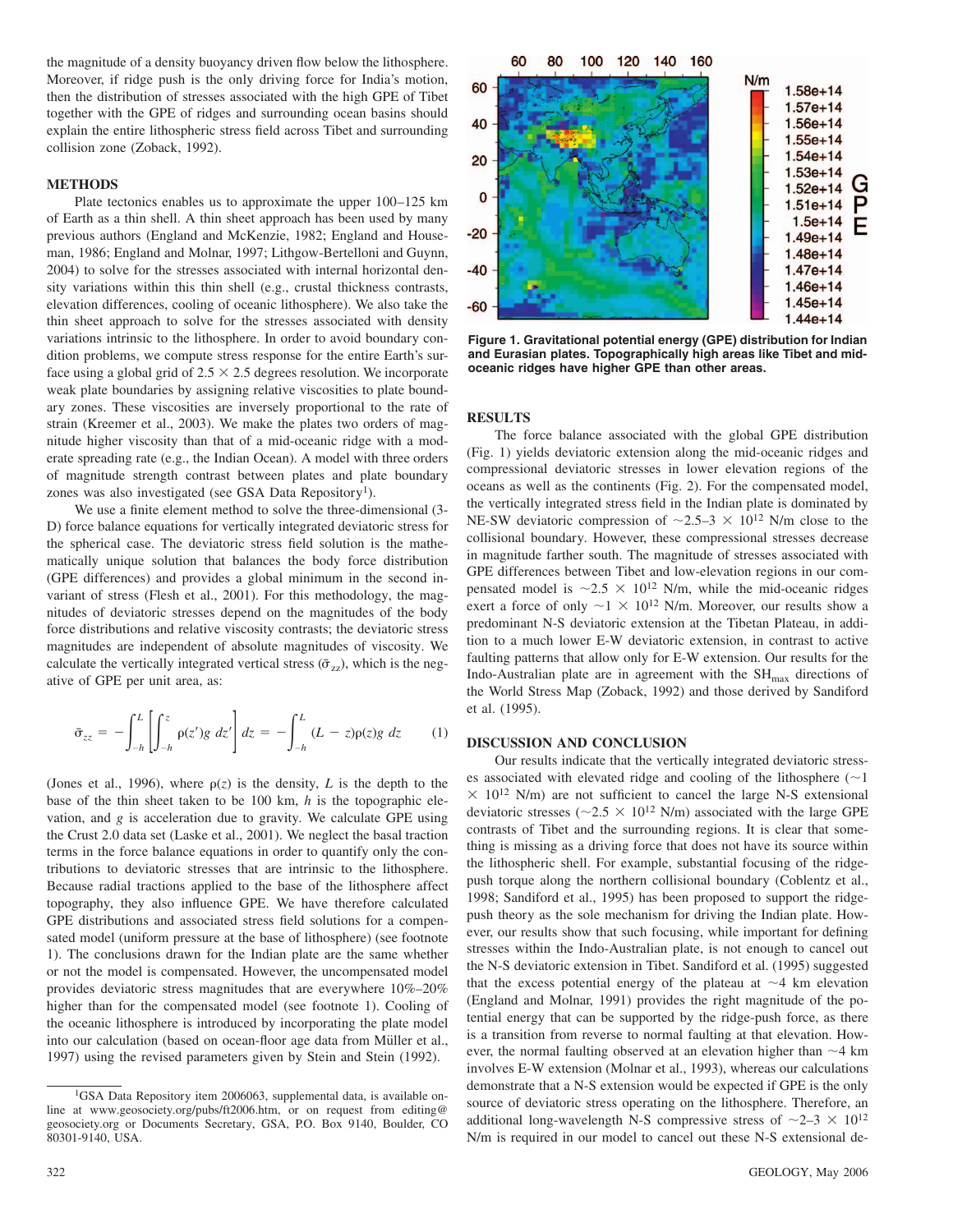

**Figure 2. Distribution of vertically integrated horizontal deviatoric stresses for Indian and Eurasian plates. Extensional stresses are shown by white arrows and compressional stresses are shown by black arrows. Lengths of arrows are proportional to magnitudes of deviatoric stresses. Strike-slip regions are indicated by one tensional and one compressional pair of arrows. Areas having high gravitational potential energy (GPE) are in deviatoric extension, like Tibet and mid-oceanic ridges, and those having low GPE are in deviatoric compression, like rest of oceans. Plate boundaries are assigned variable viscosities depending on their relative strengths, inferred to be inversely proportional to strain rate (Kreemer et al., 2003). Reference viscosity of 0.01 is used for moderately spreading mid–Indian Ocean ridges; plates have viscosity of 1. Profile in Figure 3 is taken along N-S extending red line. Topography is in meters.**

viatoric stresses in Tibet (leaving only E-W extension) (Flesch et al., 2001).

The most compatible driving mechanism that would explain such a long wavelength compressional intraplate stress field distribution is the driving shear tractions associated with coupling of density buoyancy driven flow (e.g., Lithgow-Bertelloni and Guynn, 2004). These tractions arise due to the 'slab suction' force induced by the surrounding mantle on the base of the surface plate (Conrad et al., 2004). The contribution to lithospheric stresses associated with these shear tractions inferred from self-consistent mantle circulation models can be added to the deviatoric stress field shown in Figure 2 to obtain the full stress field solution. Therefore, one important result in our study is the absolute magnitudes of deviatoric stresses associated with GPE differences (Fig. 2) because they calibrate the magnitudes of deviatoric stresses ( $\sim$ 2–3  $\times$  10<sup>12</sup> N/m) associated with the driving tractions applied to the base of the lithosphere in the Indian plate region. The density buoyancy distribution responsible for these driving tractions is most likely related to the long history of subduction of the Indian and Australian plates (Lithgow-Bertelloni and Richards, 1995; Wen and Anderson, 1997).

Our calculations show vertically integrated deviatoric stress magnitudes a factor of two lower than that proposed by Molnar and Lyon-



**Figure 3. Comparison of different methods of solving force balance equations along N-S profile through 83.75E. Axes (x-y) show vertically integrated deviatoric stress magnitudes projected along y-axis**  $(\bar{\tau}_{vv})$  and latitude, respectively. Solid line indicates our results. Ref**erence gravitational potential energy (GPE) equal to GPE at sea level has been subtracted from actual GPE values. 2-D, 3-D—two dimensional, three dimensional, respectively.**

Caen (1988) and Molnar et al. (1993) for Tibet as well as for the midoceanic ridges (Richardson, 1992; Harper, 1975; Lister, 1975; Parsons and Richter, 1980). We argue that deviatoric stress magnitudes resulting from ridge GPE as well as those calculated at the Tibetan Plateau have previously been overestimated. Previous overestimates arise from two factors: (1) a two-dimensional (2-D) approximation of the thin sheet equations, applied along a single profile, and/or (2) a 2-D definition of deviatoric stress, as opposed to a 3-D one (Dalmayrac and Molnar, 1981; Molnar and Lyon-Caen, 1988). A 2-D definition of deviatoric stress,  $\tau_{ij} = \sigma_{ij} - \sigma_{zz} \delta_{ij}$ , as opposed to a 3-D one,  $\tau_{ij} = \sigma_{ij} - 1/3 \sigma_{kk}$  $\delta_{ij}$ , replaces the 3-D constraint  $\bar{\tau}_{xx} + \bar{\tau}_{yy} + \bar{\tau}_{zz} = 0$  with the constraint  $\bar{\tau}_{zz} = 0$  (Flesch et al., 2001). As pointed out by Engelder (1994), in the 2-D definition the lithostatic stress,  $\sigma_{zz}$ , is set equal to the mean stress,  $1/3\sigma_{kk}$ . This is entirely a special case, unlikely to apply in many regions. The relationship between the 2-D and the 3-D stresses is given by:

$$
\bar{\tau}_{xx}^{\text{2-D}} = 2\bar{\tau}_{xx}^{\text{3-D}} + \bar{\tau}_{yy}^{\text{3-D}},\tag{2}
$$

$$
\bar{\tau}_{yy}^{\text{2-D}} = 2\bar{\tau}_{yy}^{\text{3-D}} + \bar{\tau}_{xx}^{\text{3-D}}, \quad \text{and} \tag{3}
$$

$$
\bar{\tau}_{xy}^{2-D} = \bar{\tau}_{xy}^{3-D},\tag{4}
$$

where the bars indicate depth integration over the entire plate thickness. We use horizontal deviatoric stresses projected along a N-S profile  $(\bar{\tau}_{vv})$ of 83.75E to demonstrate how the different ways of solving the force balance equations as well as the use of different definitions of deviatoric stress have led to different results, and possible misunderstandings, for deviatoric stress magnitudes (Fig. 3). This profile is chosen because it passes through the Tibetan Plateau, the deeper Indian Ocean, and the mid-oceanic ridge. The largest estimates of deviatoric stresses arise from solving simplified 2-D thin sheet equations, applied along a single profile, along with the use of the 2-D definition of deviatoric stress. As such, the horizontal force balance equations reduce to  $\partial \sigma_{vv}$  $\partial y = 0$ , which gives  $\bar{\tau}_{yy} = -\bar{\sigma}_{zz} + a$  constant C, as a solution to the force balance equation. With a 2-D definition of deviatoric stress, vertically integrated deviatoric stress magnitudes are  $6-7 \times 10^{12}$  N/m for the Tibetan Plateau and  $3-4 \times 10^{12}$  N/m for the mid-oceanic ridge (dotted line in Fig. 3), which were predicted by Molnar and Lyon-Caen (1988). Use of the 3-D definition of deviatoric stress reduces these stress magnitudes by half (dashed line in Fig. 3), as predicted by equa